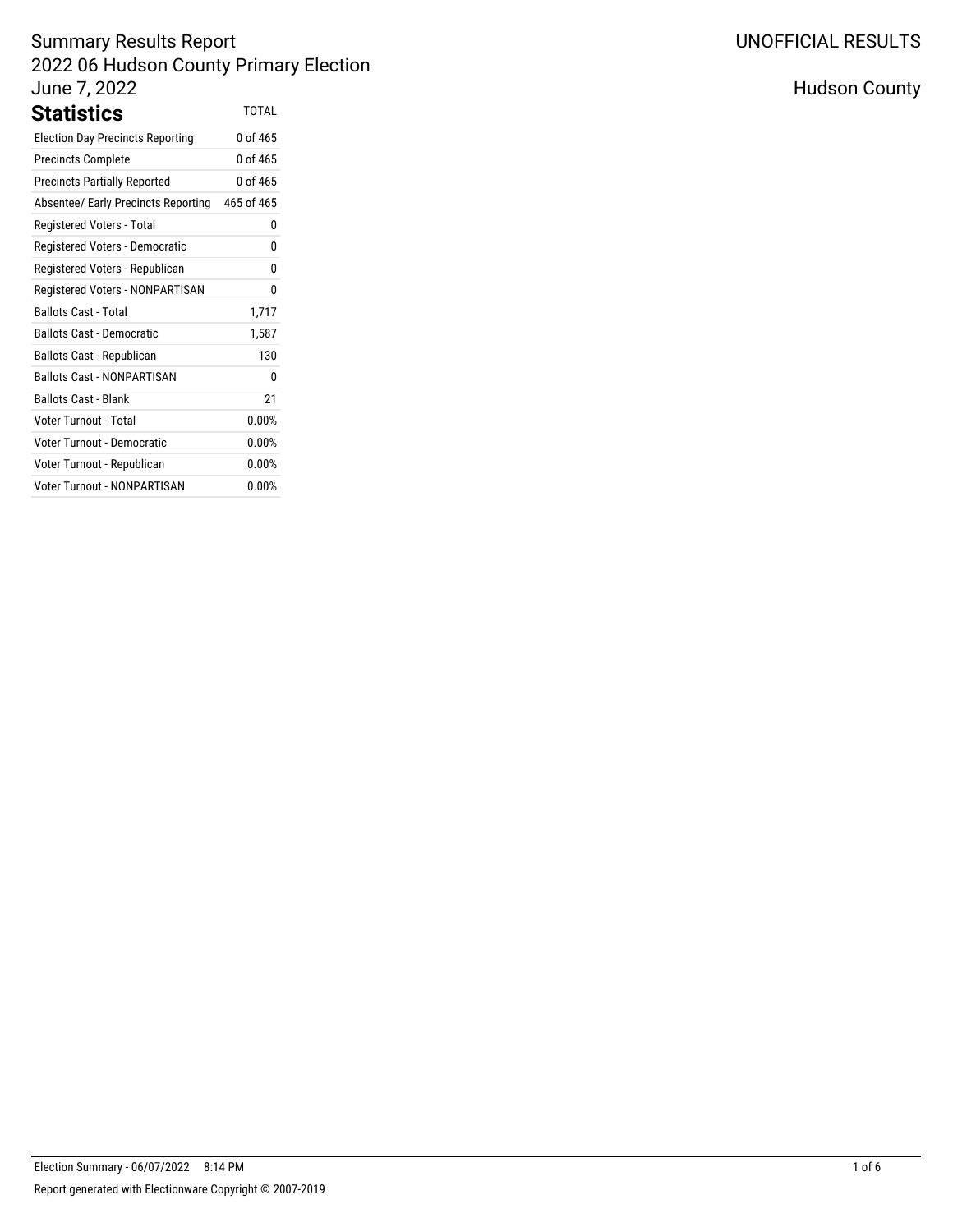#### Hudson County

#### **DEM For Member of the House of Representatives 8th Congressional District**

Vote For 1

|                          | TOTAL |
|--------------------------|-------|
| ROBERT J. MENENDEZ       | 1.034 |
| ANE ROSEBOROUGH-EBERHARD | 66    |
| DAVID OCAMPO GRAJALES    | 229   |
| Write-In Totals          | 5     |

#### **DEM For Member of the House of Representatives-9th Congressional District**

Vote For 1

|                          | TOTAL |
|--------------------------|-------|
| <b>BILL PASCRELL Jr.</b> | 38    |
| Write-In Totals          | n     |

#### **DEM For Member of the House of Representatives-10th Congressional District** Vote For 1

|                     | TOTAL |
|---------------------|-------|
| DONALD M. PAYNE Jr. | 142   |
| <b>IMANI OAKLEY</b> | 35    |
| AKIL KHALFANI       | 4     |
| Write-In Totals     |       |

#### **DEM For Sheriff**

|                    | TOTAL |
|--------------------|-------|
| FRANK X. SCHILLARI | 1,411 |
| Write-In Totals    | 22    |

#### **DEM For County Clerk**

Vote For 1

| TOTAI |
|-------|
| 1,423 |
| 18    |
|       |

#### **DEM For Council-at-Large**

| Vote For 2 |  |
|------------|--|
|------------|--|

|                  | TOTAI |
|------------------|-------|
| CHRISTOPHER REIS | 0     |
| JESSICA H. DIAZ  | O     |
| Write-In Totals  | n     |

# **DEM For Council-at-Large**<br>Vote For 2

|                       | TOTAI |
|-----------------------|-------|
| JUANA MALAVE          |       |
| <b>WILLIAM HOKIEN</b> |       |
| Write-In Totals       | n     |

#### **DEM For Mayor TOWN OF HARRISON** Vote For 1

| VULCIUII        |              |
|-----------------|--------------|
|                 | <b>TOTAL</b> |
| JAMES A. FIFE   |              |
| Write-In Totals | n            |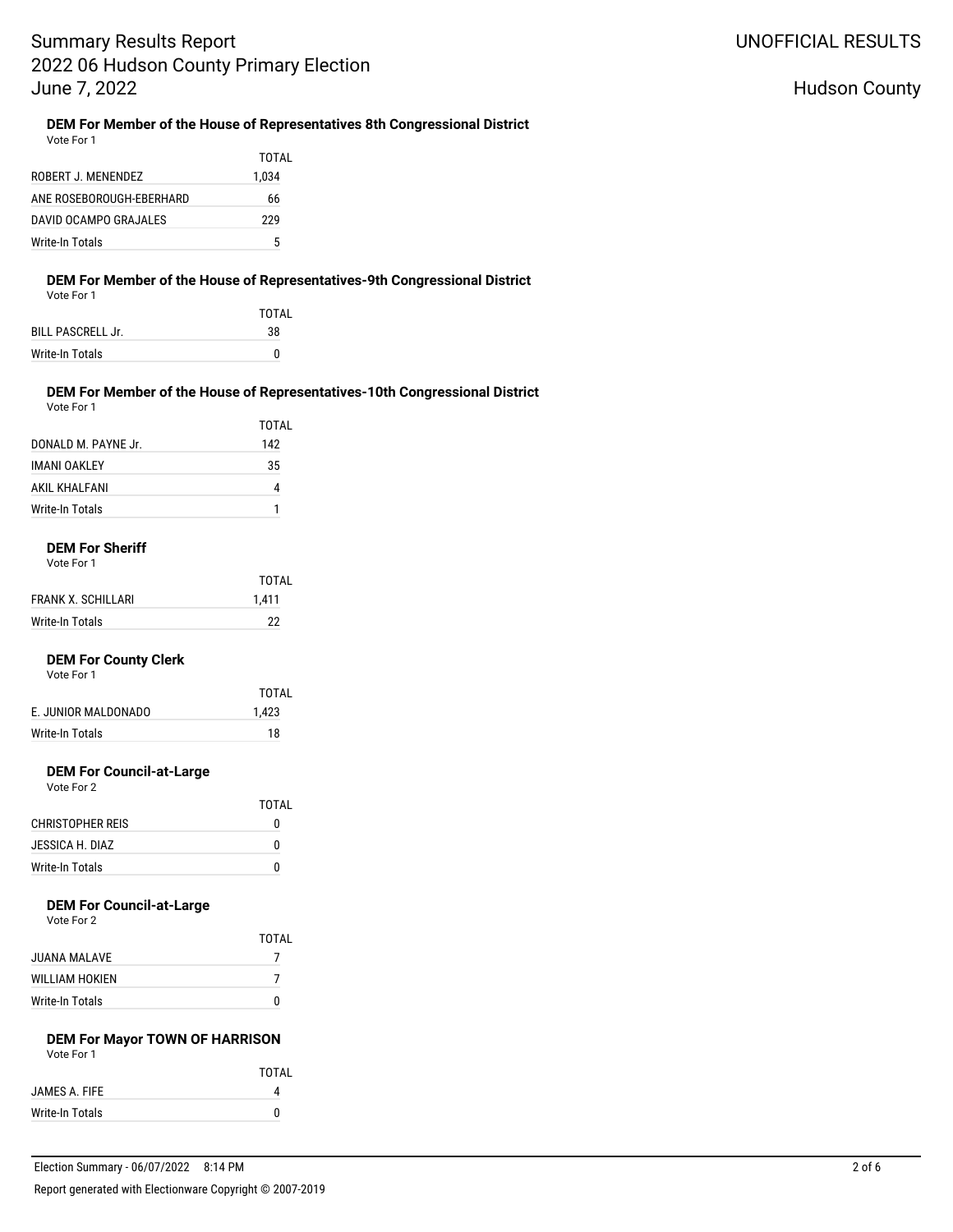| <b>DEM For Council - Ward 1</b><br>Vote For 1           |                   |
|---------------------------------------------------------|-------------------|
|                                                         | <b>TOTAL</b>      |
| JESUS R. HUARANGA                                       | 1                 |
| <b>Write-In Totals</b>                                  | 0                 |
| <b>DEM For Council - Ward 2</b><br>Vote For 1           |                   |
|                                                         | <b>TOTAL</b>      |
| <b>ELLEN MENDOZA</b>                                    | 2                 |
| <b>Write-In Totals</b>                                  | 0                 |
| <b>DEM For Council - Ward 3</b>                         |                   |
| Vote For 1                                              | <b>TOTAL</b>      |
| <b>LAWRENCE M. BENNETT</b>                              | 1                 |
| <b>Write-In Totals</b>                                  | 0                 |
|                                                         |                   |
| <b>DEM For Council Unexpired - Ward 3</b><br>Vote For 1 |                   |
|                                                         | <b>TOTAL</b>      |
| DELFIM SARABANDO                                        | 1                 |
| <b>Write-In Totals</b>                                  | 0                 |
| <b>DEM For Council - Ward 4</b><br>Vote For 1           |                   |
| JAMES P. DORAN                                          | <b>TOTAL</b><br>0 |
| <b>Write-In Totals</b>                                  | 0                 |
|                                                         |                   |
| <b>DEM For Council - Ward 1</b><br>Vote For 1           |                   |
|                                                         | <b>TOTAL</b>      |
| <b>GEORGE A. ZAPATA</b>                                 | 6                 |
| <b>Write-In Totals</b>                                  | 0                 |
| <b>DEM For Council - Ward 2</b><br>Vote For 1           |                   |
|                                                         | TOTAL             |
| PETER P. SANTANA                                        | 10                |
| Write-In Totals                                         | 0                 |
|                                                         |                   |
| <b>DEM For Council - Ward 3</b><br>Vote For 1           |                   |
|                                                         | TOTAL             |
| EILEEN ECKEL                                            | 15                |
| Write-In Totals                                         | 0                 |
| <b>DEM For Council - Ward 4</b><br>Vote For 1           |                   |
|                                                         |                   |
|                                                         | TOTAL             |

# UNOFFICIAL RESULTS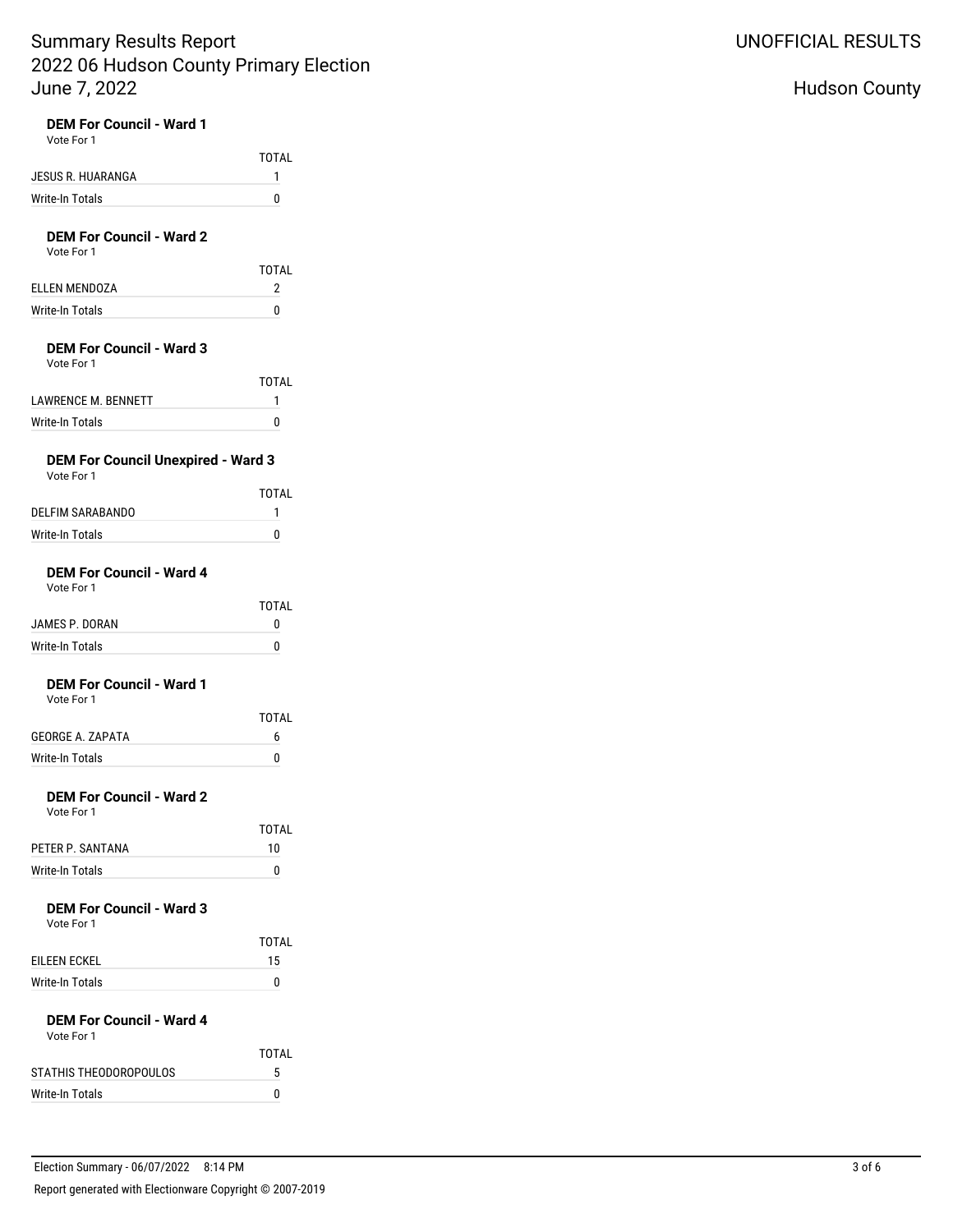| <b>DEM For Council - Ward 1</b><br>Vote For 1                                            |              |  |
|------------------------------------------------------------------------------------------|--------------|--|
|                                                                                          | <b>TOTAL</b> |  |
| <b>Write-In Totals</b>                                                                   | 0            |  |
|                                                                                          |              |  |
| <b>DEM For Council - Ward 2</b><br>Vote For 1                                            |              |  |
|                                                                                          | <b>TOTAL</b> |  |
| Write-In Totals                                                                          | 0            |  |
| <b>DEM For Council - Ward 3</b><br>Vote For 1                                            | <b>TOTAL</b> |  |
| Write-In Totals                                                                          | 0            |  |
|                                                                                          |              |  |
| REP For Member of the House of Representatives 8th Congressional District<br>Vote For 1  |              |  |
|                                                                                          | <b>TOTAL</b> |  |
| MARCOS A. ARROYO                                                                         | 90           |  |
| Write-In Totals                                                                          | 5            |  |
| REP For Member of the House of Representatives-9th Congressional District<br>Vote For 1  |              |  |
|                                                                                          | <b>TOTAL</b> |  |
| <b>BILLY PREMPEH</b>                                                                     | 10           |  |
| Write-In Totals                                                                          | 0            |  |
| REP For Member of the House of Representatives-10th Congressional District<br>Vote For 1 |              |  |
|                                                                                          | <b>TOTAL</b> |  |
| DAVID H. PINCKNEY                                                                        | 9            |  |
| <b>GARTH STEWART</b>                                                                     | 5            |  |
| Write-In Totals                                                                          | 1            |  |
| <b>REP For Sheriff</b><br>Vote For 1                                                     |              |  |
|                                                                                          | TOTAL        |  |
| HUSSAIN KOLANI                                                                           | 108          |  |
| Write-In Totals                                                                          | 1            |  |
| <b>REP For County Clerk</b><br>Vote For 1                                                |              |  |
|                                                                                          | <b>TOTAL</b> |  |
| <b>BETH HAMBURGER</b>                                                                    | 108          |  |
| <b>Write-In Totals</b>                                                                   | 1            |  |
| <b>REP For Council-at-Large</b><br>Vote For 2                                            |              |  |
|                                                                                          | <b>TOTAL</b> |  |
| Write-In Totals                                                                          | 0            |  |
| <b>REP For Council-at-Large</b><br>Vote For 2                                            |              |  |
|                                                                                          | <b>TOTAL</b> |  |
| Write-In Totals                                                                          | 0            |  |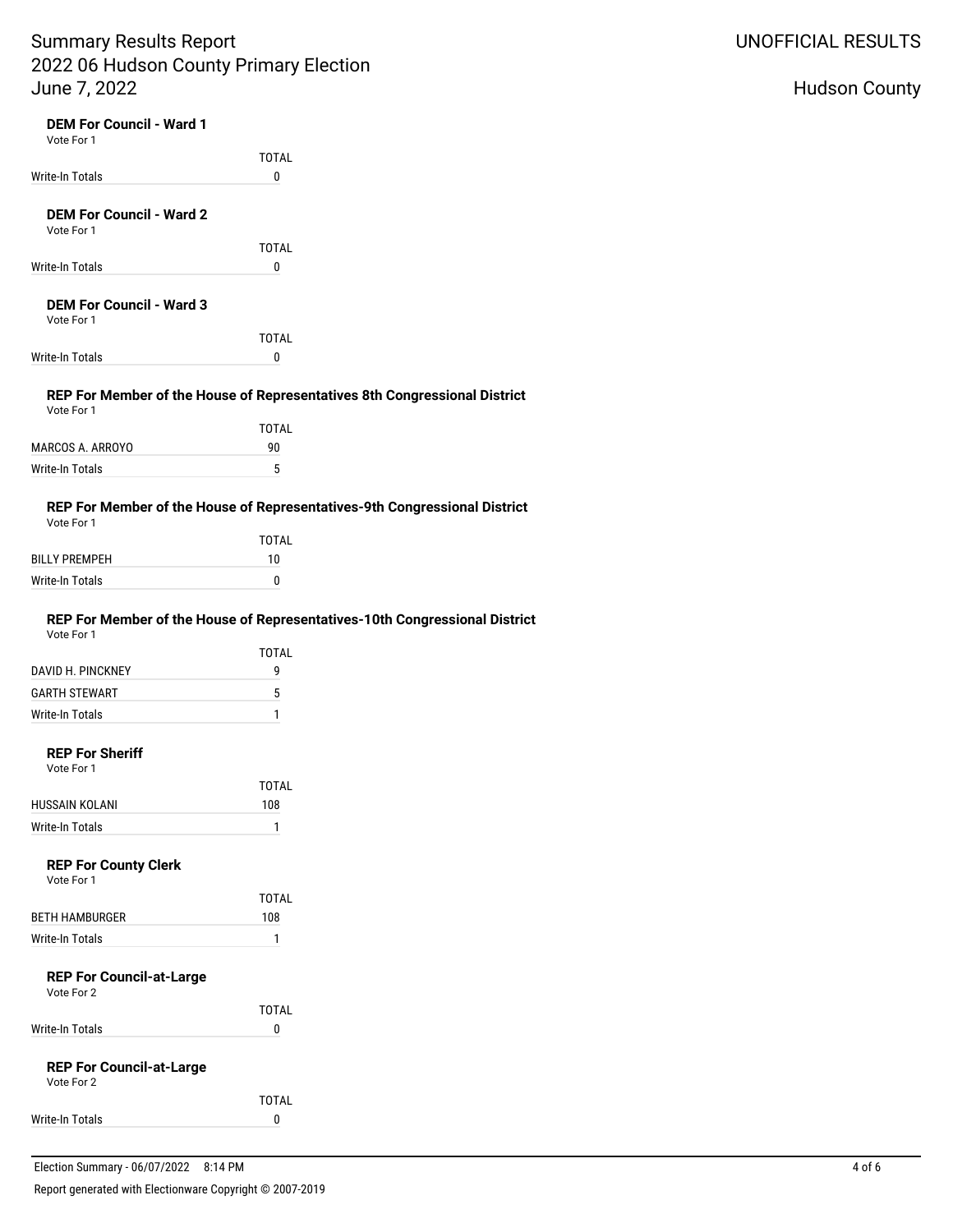| <b>REP For Mayor TOWN OF HARRISON</b><br>Vote For 1 |                              |
|-----------------------------------------------------|------------------------------|
|                                                     | <b>TOTAL</b>                 |
| Write-In Totals                                     | 0                            |
| <b>REP For Council - Ward 1</b><br>Vote For 1       |                              |
| Write-In Totals                                     | <b>TOTAL</b><br>0            |
| <b>REP For Council - Ward 2</b><br>Vote For 1       |                              |
| Write-In Totals                                     | <b>TOTAL</b><br>0            |
| <b>REP For Council - Ward 3</b><br>Vote For 1       |                              |
| Write-In Totals                                     | <b>TOTAL</b><br>0            |
| REP For Council Unexpired - Ward 3<br>Vote For 1    |                              |
| Write-In Totals                                     | <b>TOTAL</b><br>0            |
| <b>REP For Council - Ward 4</b><br>Vote For 1       |                              |
| Write-In Totals                                     | <b>TOTAL</b><br>0            |
| <b>REP For Council - Ward 1</b><br>Vote For 1       |                              |
| Write-In Totals                                     | <b>TOTAL</b><br>0            |
| <b>REP For Council - Ward 2</b><br>Vote For 1       |                              |
| Write-In Totals                                     | <b>TOTAL</b><br>$\mathbf{0}$ |
| <b>REP For Council - Ward 3</b><br>Vote For 1       |                              |
| Write-In Totals                                     | TOTAL<br>0                   |
| <b>REP For Council - Ward 4</b><br>Vote For 1       |                              |
| <b>Write-In Totals</b>                              | TOTAL<br>0                   |
| <b>REP For Council - Ward 1</b><br>Vote For 1       |                              |
| Write-In Totals                                     | TOTAL<br>0                   |